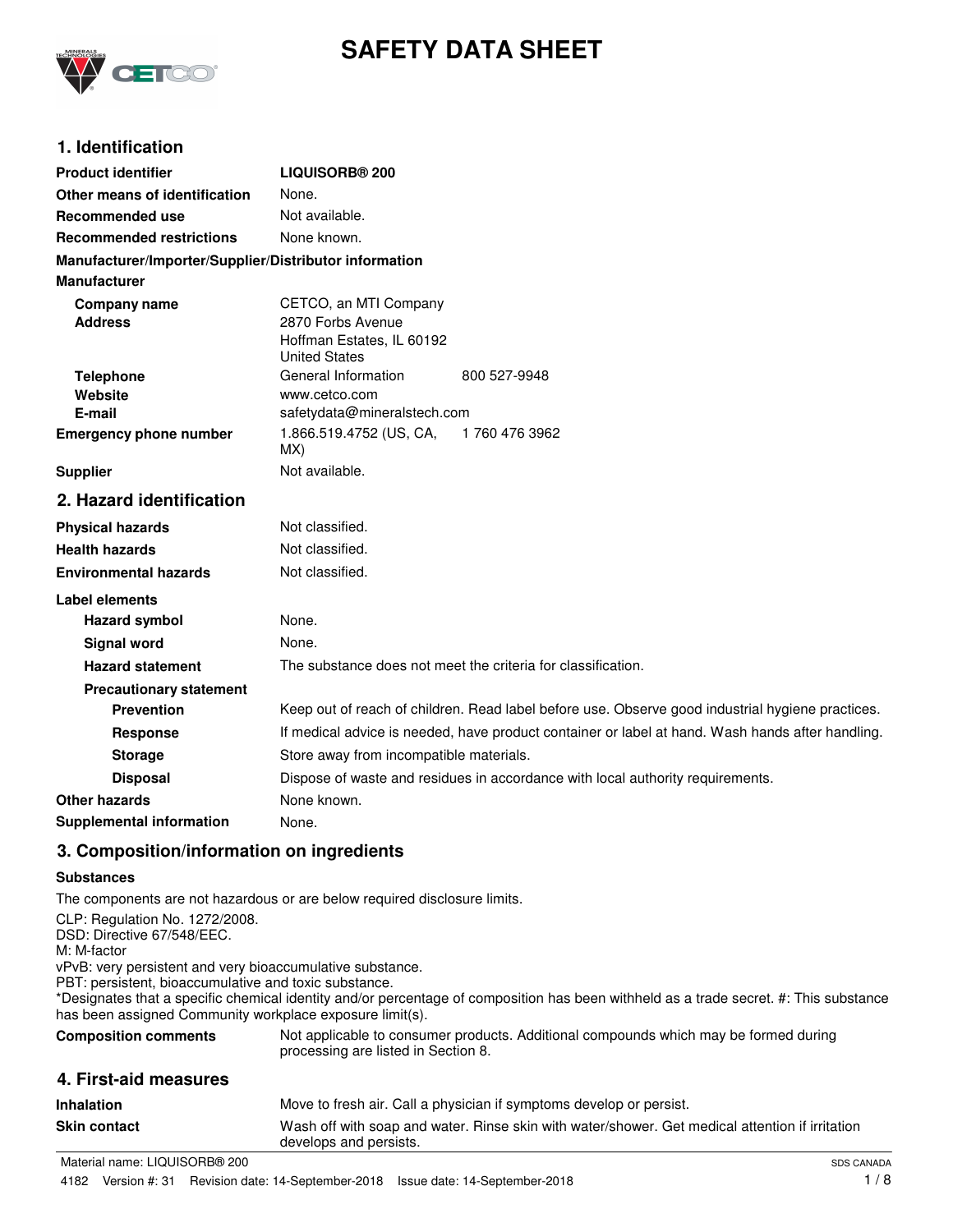| Eye contact<br>Ingestion                                                     | Do not rub eyes. Rinse with water. Get medical attention if irritation develops and persists.<br>Rinse mouth. Rinse mouth thoroughly. If ingestion of a large amount does occur, call a poison<br>control center immediately. Do not induce vomiting without advice from poison control center. If<br>vomiting occurs, keep head low so that stomach content doesn't get into the lungs. Get medical<br>attention if symptoms occur. |
|------------------------------------------------------------------------------|--------------------------------------------------------------------------------------------------------------------------------------------------------------------------------------------------------------------------------------------------------------------------------------------------------------------------------------------------------------------------------------------------------------------------------------|
| <b>Most important</b><br>symptoms/effects, acute and<br>delayed              | Dusts may irritate the respiratory tract, skin and eyes.                                                                                                                                                                                                                                                                                                                                                                             |
| Indication of immediate<br>medical attention and special<br>treatment needed | Treat symptomatically.                                                                                                                                                                                                                                                                                                                                                                                                               |
| <b>General information</b>                                                   | If you feel unwell, seek medical advice (show the label where possible). Ensure that medical<br>personnel are aware of the material(s) involved, and take precautions to protect themselves. Show<br>this safety data sheet to the doctor in attendance.                                                                                                                                                                             |

## **5. Fire-fighting measures**

| Suitable extinguishing media                                     | Water fog. Foam. Dry chemical powder. Carbon dioxide (CO2).                                   |
|------------------------------------------------------------------|-----------------------------------------------------------------------------------------------|
| Unsuitable extinguishing<br>media                                | Do not use water jet as an extinguisher, as this will spread the fire.                        |
| Specific hazards arising from<br>the chemical                    | During fire, gases hazardous to health may be formed.                                         |
| Special protective equipment<br>and precautions for firefighters | Self-contained breathing apparatus and full protective clothing must be worn in case of fire. |
| <b>Fire fighting</b><br>equipment/instructions                   | Use water spray to cool unopened containers.                                                  |
| <b>Specific methods</b>                                          | Use standard firefighting procedures and consider the hazards of other involved materials.    |
| <b>General fire hazards</b>                                      | No unusual fire or explosion hazards noted.                                                   |

## **6. Accidental release measures**

| Personal precautions.<br>protective equipment and<br>emergency procedures | Keep unnecessary personnel away. Wear appropriate protective equipment and clothing during<br>clean-up. Use a NIOSH/MSHA approved respirator if there is a risk of exposure to dust/fume at<br>levels exceeding the exposure limits. Local authorities should be advised if significant spillages<br>cannot be contained. |
|---------------------------------------------------------------------------|---------------------------------------------------------------------------------------------------------------------------------------------------------------------------------------------------------------------------------------------------------------------------------------------------------------------------|
| Methods and materials for<br>containment and cleaning up                  | Stop the flow of material, if this is without risk. Collect dust using a vacuum cleaner equipped with<br>HEPA filter.                                                                                                                                                                                                     |
|                                                                           | Large Spills: Wet down with water and dike for later disposal. Shovel the material into waste<br>container. Avoid the generation of dusts during clean-up. Following product recovery, flush area<br>with water.                                                                                                          |
|                                                                           | Small Spills: Sweep up or vacuum up spillage and collect in suitable container for disposal.                                                                                                                                                                                                                              |
| <b>Environmental precautions</b>                                          | Prevent further leakage or spillage if safe to do so. Avoid discharge into drains, water courses or<br>onto the ground.                                                                                                                                                                                                   |
| 7. Handling and storage                                                   |                                                                                                                                                                                                                                                                                                                           |
| Precautions for safe handling                                             | Minimize dust generation and accumulation. Provide appropriate exhaust ventilation at places<br>where dust is formed. Handle and open container with care. Practice good housekeeping.                                                                                                                                    |

Store in original tightly closed container. Store in a well-ventilated place. Keep out of the reach of children. Use care in handling/storage. **Conditions for safe storage, including any incompatibilities**

## **8. Exposure controls/personal protection**

## **Occupational exposure limits**

| Canada. Alberta OELs (Occupational Health & Safety Code, Schedule 1, Table 2) |      |                  |                       |
|-------------------------------------------------------------------------------|------|------------------|-----------------------|
| <b>Byproducts</b>                                                             | Type | Value            | Form                  |
| <b>INERT OR NUISANCE</b><br><b>DUSTS</b>                                      | TWA  | $3 \text{ ma/m}$ | Respirable particles. |
|                                                                               |      | 10 $mq/m3$       | Total particulate.    |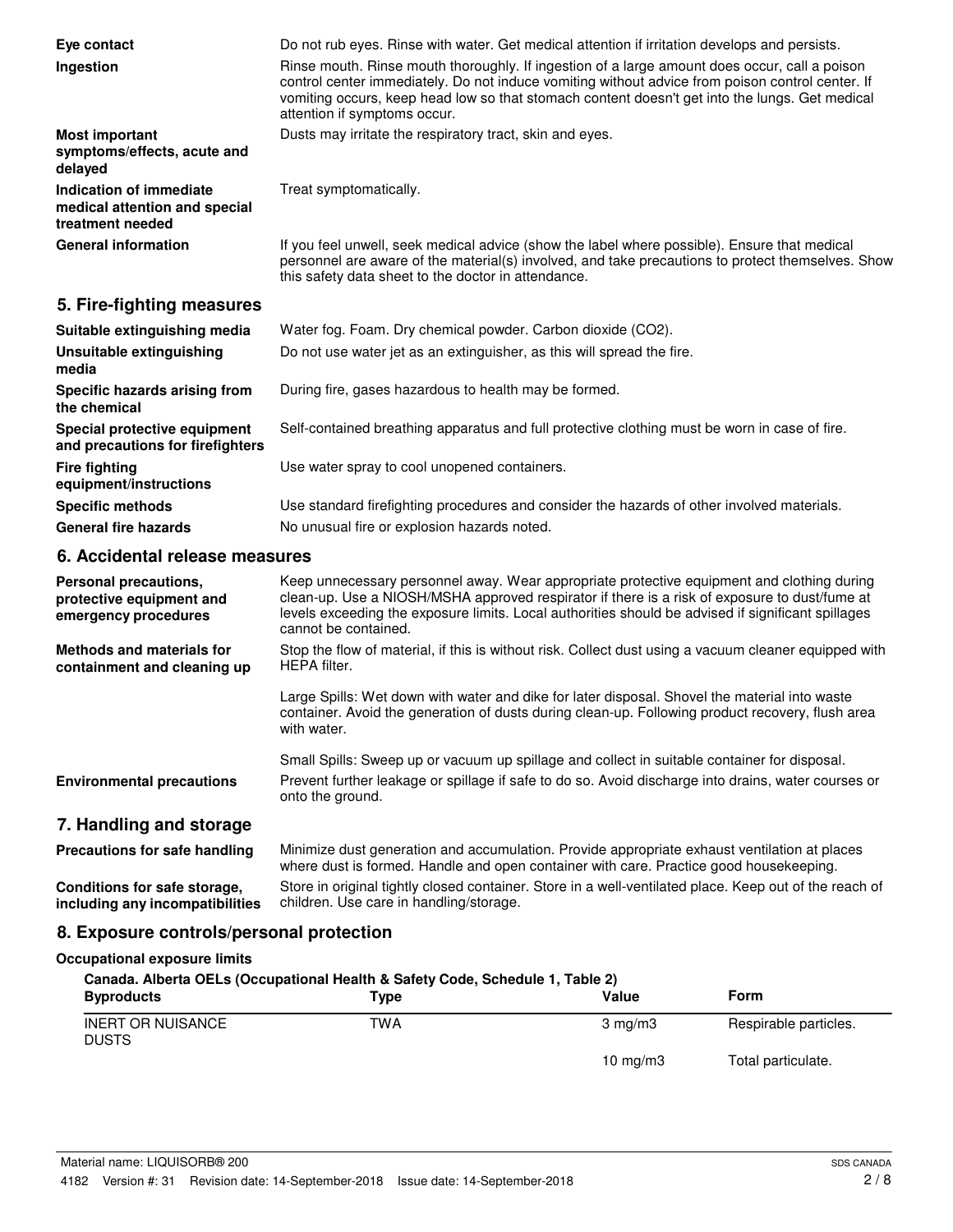| Safety Regulation 296/97, as amended)<br><b>Byproducts</b>                        | <b>Type</b>                                                                                                                                                                                                                 | Value            | Form                 |
|-----------------------------------------------------------------------------------|-----------------------------------------------------------------------------------------------------------------------------------------------------------------------------------------------------------------------------|------------------|----------------------|
| <b>INERT OR NUISANCE</b><br><b>DUSTS</b>                                          | <b>TWA</b>                                                                                                                                                                                                                  | $3$ mg/m $3$     | Respirable fraction. |
|                                                                                   |                                                                                                                                                                                                                             | 10 $mg/m3$       | Total dust.          |
| <b>Byproducts</b>                                                                 | Canada. Ontario OELs. (Control of Exposure to Biological or Chemical Agents)<br><b>Type</b>                                                                                                                                 | Value            | <b>Form</b>          |
| <b>INERT OR NUISANCE</b><br><b>DUSTS</b>                                          | <b>TWA</b>                                                                                                                                                                                                                  | $3 \text{ mg/m}$ | Respirable fraction. |
|                                                                                   |                                                                                                                                                                                                                             | 10 $mg/m3$       | Inhalable fraction.  |
| <b>Byproducts</b>                                                                 | Canada. Quebec OELs. (Ministry of Labor - Regulation respecting occupational health and safety)<br><b>Type</b>                                                                                                              | Value            | Form                 |
| <b>INERT OR NUISANCE</b><br><b>DUSTS</b>                                          | <b>TWA</b>                                                                                                                                                                                                                  | 10 $mg/m3$       | Total dust.          |
| <b>Biological limit values</b>                                                    | No biological exposure limits noted for the ingredient(s).                                                                                                                                                                  |                  |                      |
| <b>Exposure guidelines</b>                                                        | No exposure standards allocated.                                                                                                                                                                                            |                  |                      |
| Appropriate engineering<br>controls                                               | If material is ground, cut, or used in any operation which may generate dusts, use appropriate local<br>exhaust ventilation to keep exposures below the recommended exposure limits.                                        |                  |                      |
|                                                                                   | Individual protection measures, such as personal protective equipment                                                                                                                                                       |                  |                      |
| Eye/face protection                                                               | Wear safety glasses with side shields (or goggles).                                                                                                                                                                         |                  |                      |
| <b>Skin protection</b>                                                            |                                                                                                                                                                                                                             |                  |                      |
| <b>Hand protection</b>                                                            | Wear appropriate chemical resistant gloves. Suitable gloves can be recommended by the glove<br>supplier. Not normally needed.                                                                                               |                  |                      |
| Other                                                                             | Wear suitable protective clothing.                                                                                                                                                                                          |                  |                      |
| <b>Respiratory protection</b>                                                     | Use a NIOSH/MSHA approved respirator if there is a risk of exposure to dust/fume at levels<br>exceeding the exposure limits. Wear respirator with dust filter. Dust mask.                                                   |                  |                      |
| <b>Thermal hazards</b>                                                            | Wear appropriate thermal protective clothing, when necessary.                                                                                                                                                               |                  |                      |
| <b>General hygiene</b><br>considerations                                          | Always observe good personal hygiene measures, such as washing after handling the material<br>and before eating, drinking, and/or smoking. Routinely wash work clothing and protective<br>equipment to remove contaminants. |                  |                      |
| 9. Physical and chemical properties                                               |                                                                                                                                                                                                                             |                  |                      |
| Appearance                                                                        | Fabric/Mat                                                                                                                                                                                                                  |                  |                      |
| <b>Physical state</b>                                                             | Solid.                                                                                                                                                                                                                      |                  |                      |
| Form                                                                              | Granular. Mat                                                                                                                                                                                                               |                  |                      |
| <b>Color</b>                                                                      | White.                                                                                                                                                                                                                      |                  |                      |
| Odor                                                                              | Odorless.                                                                                                                                                                                                                   |                  |                      |
| <b>Odor threshold</b>                                                             | Not available.                                                                                                                                                                                                              |                  |                      |
| pH                                                                                | $5.5 - 6.5$                                                                                                                                                                                                                 |                  |                      |
| Melting point/freezing point                                                      | $>$ 390 °F ( $>$ 198.89 °C)                                                                                                                                                                                                 |                  |                      |
| Initial boiling point and boiling<br>range                                        | Not available.                                                                                                                                                                                                              |                  |                      |
| <b>Flash point</b>                                                                | Not available.                                                                                                                                                                                                              |                  |                      |
| <b>Evaporation rate</b>                                                           | ا >                                                                                                                                                                                                                         |                  |                      |
| Flammability (solid, gas)                                                         | Not available.                                                                                                                                                                                                              |                  |                      |
| Upper/lower flammability or explosive limits<br><b>Flammability limit - lower</b> | Not available.                                                                                                                                                                                                              |                  |                      |
| (%)<br><b>Flammability limit - upper</b><br>$(\%)$                                | Not available.                                                                                                                                                                                                              |                  |                      |
| Explosive limit - lower (%)                                                       | Not available.                                                                                                                                                                                                              |                  |                      |
| Explosive limit - upper (%)                                                       | Not available.                                                                                                                                                                                                              |                  |                      |
|                                                                                   |                                                                                                                                                                                                                             |                  |                      |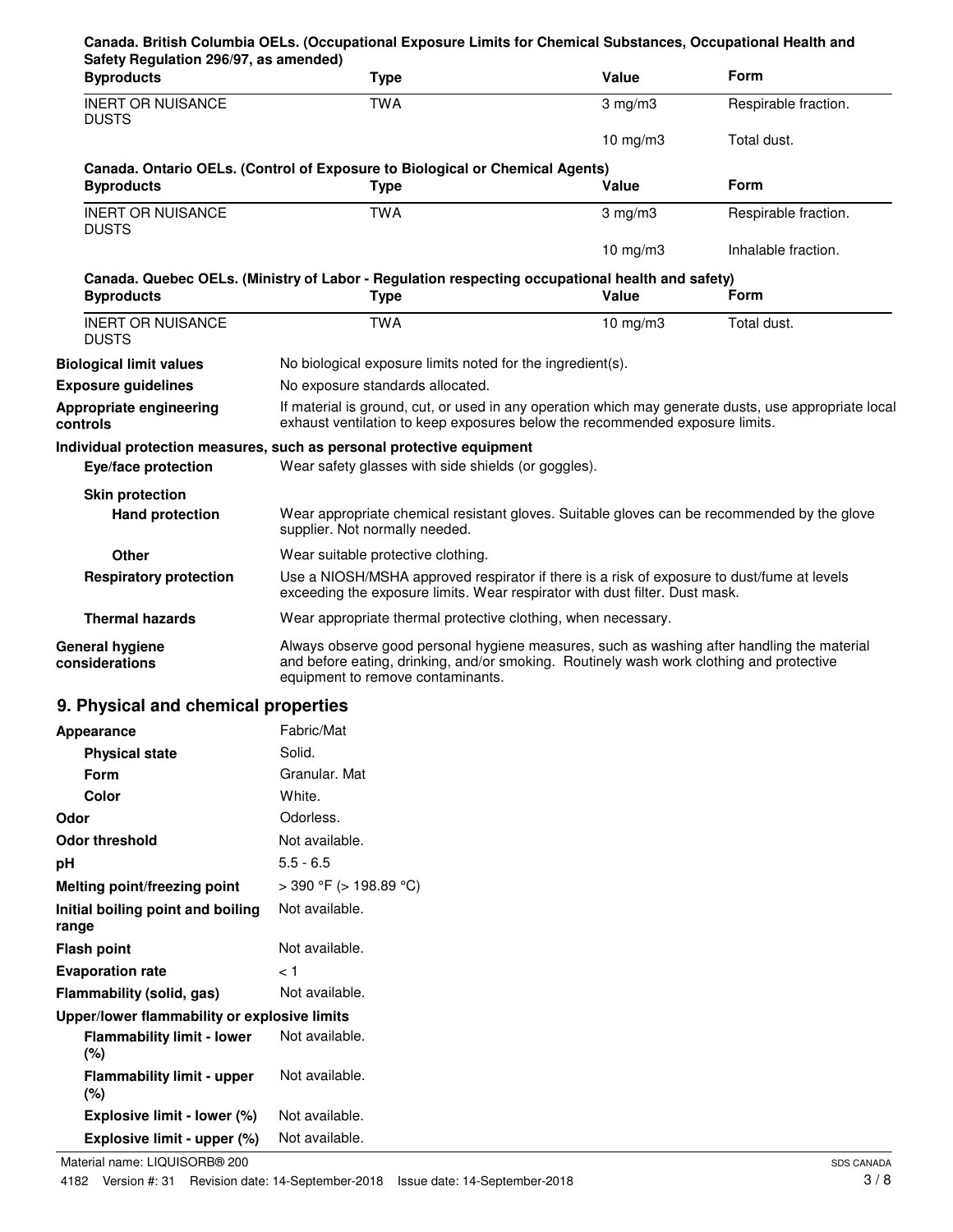| Vapor pressure                                    | $<$ 10 mm Hg      |
|---------------------------------------------------|-------------------|
| Vapor density                                     | Not available.    |
| <b>Relative density</b>                           | Not available.    |
| Solubility(ies)                                   |                   |
| Solubility (water)                                | Not available.    |
| <b>Partition coefficient</b><br>(n-octanol/water) | Not available.    |
| <b>Auto-ignition temperature</b>                  | Not available.    |
| <b>Decomposition temperature</b>                  | Not available.    |
| <b>Viscosity</b>                                  | Not available.    |
| <b>Other information</b>                          |                   |
| <b>Bulk density</b>                               | $0.5 - 0.7$ g/cm3 |
| <b>Explosive properties</b>                       | Not explosive.    |
| Molecular formula                                 | C3H4O2            |
| <b>Oxidizing properties</b>                       | Not oxidizing.    |
| <b>Specific gravity</b>                           | $0.4 - 0.7$       |
| <b>VOC</b>                                        | $< 0.05$ mg/l     |

# **10. Stability and reactivity**

| Reactivity                                   | The product is stable and non-reactive under normal conditions of use, storage and transport. |
|----------------------------------------------|-----------------------------------------------------------------------------------------------|
| <b>Chemical stability</b>                    | Material is stable under normal conditions.                                                   |
| <b>Possibility of hazardous</b><br>reactions | No dangerous reaction known under conditions of normal use.                                   |
| <b>Conditions to avoid</b>                   | Contact with incompatible materials.                                                          |
| Incompatible materials                       | Strong oxidizing agents.                                                                      |
| <b>Hazardous decomposition</b><br>products   | No hazardous decomposition products are known.                                                |

# **11. Toxicological information**

### **Information on likely routes of exposure**

|            | <b>Inhalation</b>                                                                  | Dust may irritate respiratory system.                                                                                                                                                                               |
|------------|------------------------------------------------------------------------------------|---------------------------------------------------------------------------------------------------------------------------------------------------------------------------------------------------------------------|
|            | <b>Skin contact</b>                                                                | Dust or powder may irritate the skin.                                                                                                                                                                               |
|            | Eye contact                                                                        | Dust may irritate the eyes.                                                                                                                                                                                         |
|            | Ingestion                                                                          | May cause discomfort if swallowed. Expected to be a low ingestion hazard. However, ingestion is<br>not likely to be a primary route of occupational exposure.                                                       |
|            | Symptoms related to the<br>physical, chemical and<br>toxicological characteristics | Dusts may irritate the respiratory tract, skin and eyes.                                                                                                                                                            |
|            | Information on toxicological effects                                               |                                                                                                                                                                                                                     |
|            | <b>Acute toxicity</b>                                                              | Not available.                                                                                                                                                                                                      |
|            | Skin corrosion/irritation                                                          | Prolonged skin contact may cause temporary irritation. Due to partial or complete lack of data the<br>classification is not possible.                                                                               |
| irritation | Serious eye damage/eye                                                             | Direct contact with eyes may cause temporary irritation. Due to partial or complete lack of data the<br>classification is not possible. None known.                                                                 |
|            | Respiratory or skin sensitization                                                  |                                                                                                                                                                                                                     |
|            | <b>Respiratory sensitization</b>                                                   | Due to partial or complete lack of data the classification is not possible. Not a respiratory<br>sensitizer.                                                                                                        |
|            | <b>Skin sensitization</b>                                                          | None known. This product is not expected to cause skin sensitization. Due to partial or complete<br>lack of data the classification is not possible.                                                                |
|            | Germ cell mutagenicity                                                             | No data available to indicate product or any components present at greater than 0.1% are<br>mutagenic or genotoxic. Due to partial or complete lack of data the classification is not possible.                     |
|            | Carcinogenicity                                                                    | This product is not considered to be a carcinogen by IARC, ACGIH, NTP, or OSHA. Not<br>classifiable as to carcinogenicity to humans. Due to partial or complete lack of data the<br>classification is not possible. |
|            |                                                                                    |                                                                                                                                                                                                                     |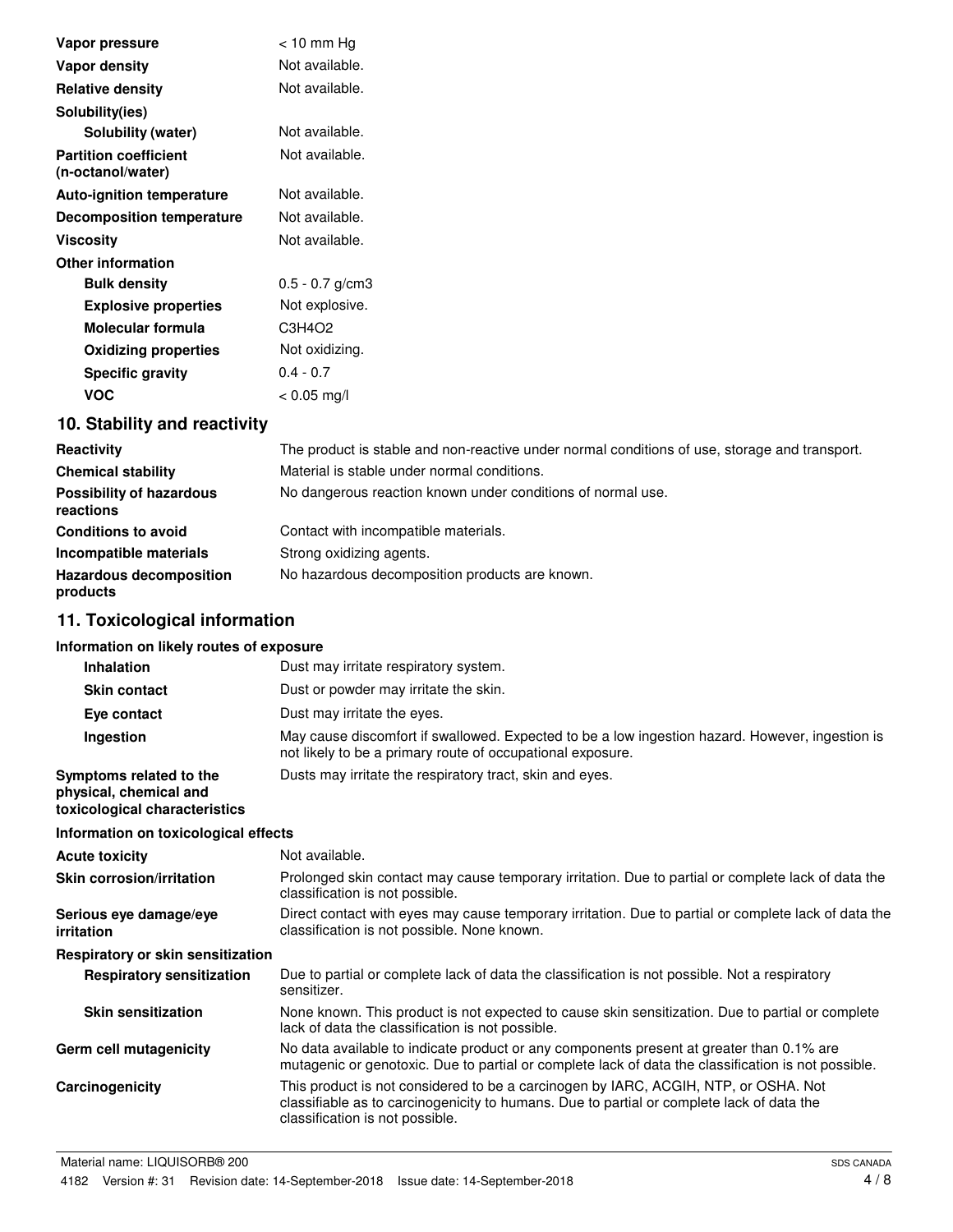| <b>Reproductive toxicity</b>                          | Not classified. This product is not expected to cause reproductive or developmental effects. Due to<br>partial or complete lack of data the classification is not possible. |
|-------------------------------------------------------|-----------------------------------------------------------------------------------------------------------------------------------------------------------------------------|
| Specific target organ toxicity -<br>single exposure   | Due to partial or complete lack of data the classification is not possible. Not classified.                                                                                 |
| Specific target organ toxicity -<br>repeated exposure | Not classified. Due to partial or complete lack of data the classification is not possible.                                                                                 |
| <b>Aspiration hazard</b>                              | Due to partial or complete lack of data the classification is not possible. Not an aspiration hazard.                                                                       |
| <b>Chronic effects</b>                                | Not expected to be hazardous by WHMIS criteria.                                                                                                                             |
| <b>Further information</b>                            | This product has no known adverse effect on human health.                                                                                                                   |

### **12. Ecological information**

| <b>Ecotoxicity</b>               | Not expected to be harmful to aquatic organisms. The product is not classified as environmentally<br>hazardous. However, this does not exclude the possibility that large or frequent spills can have a<br>harmful or damaging effect on the environment. |
|----------------------------------|-----------------------------------------------------------------------------------------------------------------------------------------------------------------------------------------------------------------------------------------------------------|
| Persistence and degradability    | No data is available on the degradability of this product.                                                                                                                                                                                                |
| <b>Bioaccumulative potential</b> | No data available.                                                                                                                                                                                                                                        |
| Mobility in soil                 | No data available.                                                                                                                                                                                                                                        |
| Other adverse effects            | No other adverse environmental effects (e.g. ozone depletion, photochemical ozone creation<br>potential, endocrine disruption, global warming potential) are expected from this component.                                                                |

### **13. Disposal considerations**

| <b>Disposal instructions</b>             | Contract with a disposal operator licensed by the Law on Disposal and Cleaning. Collect and<br>reclaim or dispose in sealed containers at licensed waste disposal site. Dispose in accordance<br>with all applicable regulations. When your own wastewater treatment plant is not available, collect<br>entire waste and then charge to a licensed industrial waste management professional with<br>manifests for industrial waste. |
|------------------------------------------|-------------------------------------------------------------------------------------------------------------------------------------------------------------------------------------------------------------------------------------------------------------------------------------------------------------------------------------------------------------------------------------------------------------------------------------|
| Local disposal regulations               | Dispose in accordance with all applicable regulations.                                                                                                                                                                                                                                                                                                                                                                              |
| Hazardous waste code                     | The waste code should be assigned in discussion between the user, the producer and the waste<br>disposal company.                                                                                                                                                                                                                                                                                                                   |
| Waste from residues / unused<br>products | Dispose of in accordance with local regulations. Empty containers or liners may retain some<br>product residues. This material and its container must be disposed of in a safe manner (see:<br>Disposal instructions). Not applicable.                                                                                                                                                                                              |
| Contaminated packaging                   | Since emptied containers may retain product residue, follow label warnings even after container is<br>emptied. Empty containers should be taken to an approved waste handling site for recycling or<br>disposal.                                                                                                                                                                                                                    |

## **14. Transport information**

#### **TDG**

Not regulated as dangerous goods.

#### **IATA**

Not regulated as dangerous goods.

#### **IMDG**

Not regulated as dangerous goods.

#### **Transport in bulk according to** Not available. **Annex II of MARPOL 73/78 and the IBC Code**

#### **15. Regulatory information**

#### **Canadian regulations**

This product has been classified in accordance with the hazard criteria of the CPR and the SDS contains all the information required by the CPR.

## **Controlled Drugs and Substances Act** Not regulated. **Export Control List (CEPA 1999, Schedule 3)** Not listed. **Greenhouse Gases** Not listed. **Precursor Control Regulations** Not regulated.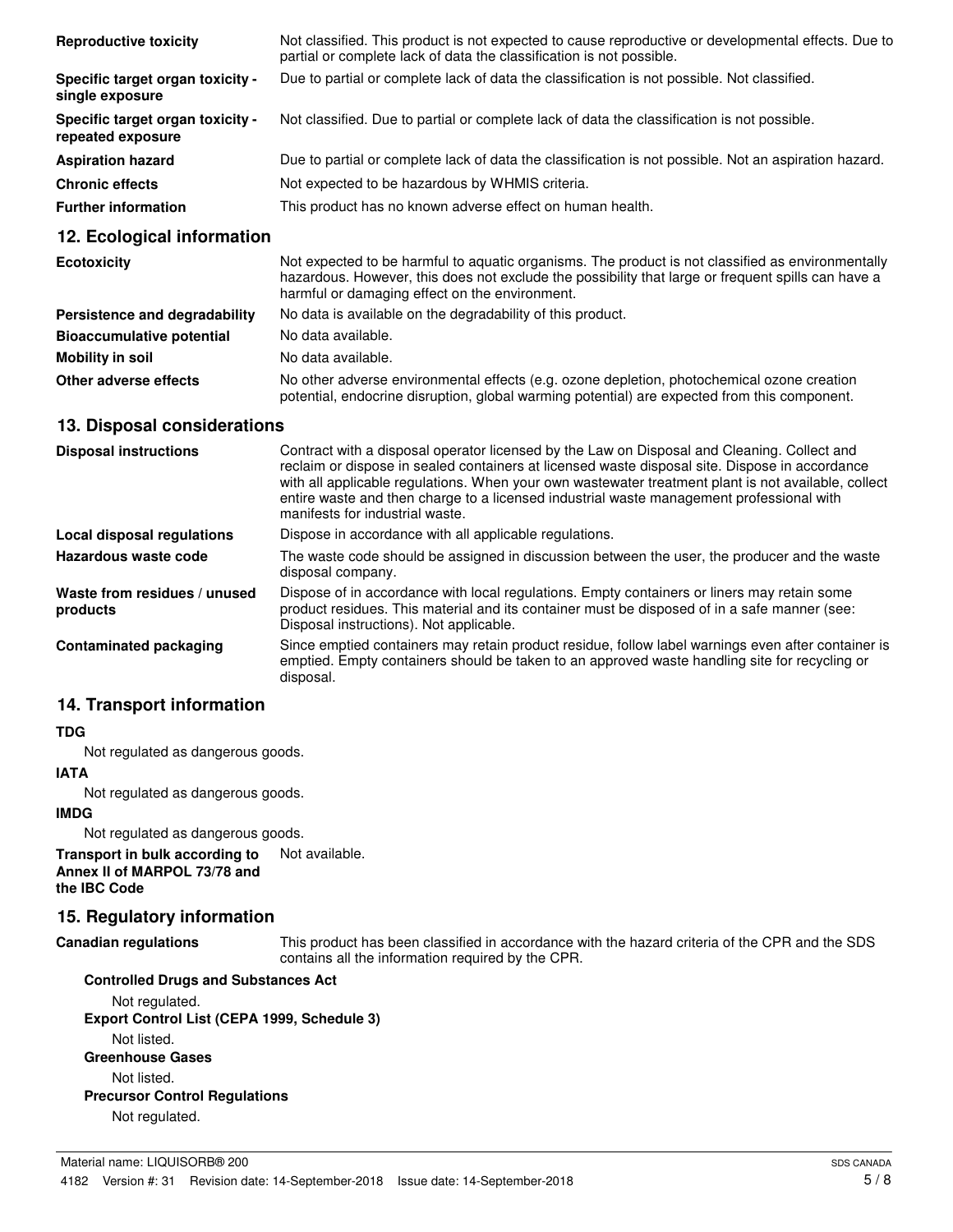#### **International regulations**

**Stockholm Convention** Not applicable. **Rotterdam Convention**

The product is classified and labelled in accordance with EC directives or respective national laws. This Safety Data Sheet complies with the requirements of Regulation (EC) No 1907/2006. The product does not need to be labelled in accordance with EC directives or respective national laws. Regulation (EU) No 453/2010 amending Regulation (EC) No 1907/2006 on the Registration, Evaluation, Authorization and Restriction of Chemicals (REACH). Regulation (EC) No 1272/2008 on classification, labeling and packaging of substances and mixtures, amending and repealing Directives 67/548/EEC and 1999/45/EC, and amending Regulation (EC) No 1907/2006.

| Not applicable.                            |                                                                           |                        |
|--------------------------------------------|---------------------------------------------------------------------------|------------------------|
| Kyoto protocol                             |                                                                           |                        |
| Not applicable.                            |                                                                           |                        |
| <b>Montreal Protocol</b>                   |                                                                           |                        |
| Not applicable.<br><b>Basel Convention</b> |                                                                           |                        |
|                                            |                                                                           |                        |
| Not applicable.                            |                                                                           |                        |
| <b>International Inventories</b>           |                                                                           |                        |
| Country(s) or region                       | <b>Inventory name</b>                                                     | On inventory (yes/no)* |
| Australia                                  | Australian Inventory of Chemical Substances (AICS)                        | <b>Yes</b>             |
| Canada                                     | Domestic Substances List (DSL)                                            | Yes                    |
| Canada                                     | Non-Domestic Substances List (NDSL)                                       | No                     |
| China                                      | Inventory of Existing Chemical Substances in China (IECSC)                | Yes                    |
| Europe                                     | European Inventory of Existing Commercial Chemical<br>Substances (EINECS) | No                     |
| Europe                                     | European List of Notified Chemical Substances (ELINCS)                    | No                     |
| Japan                                      | Inventory of Existing and New Chemical Substances (ENCS)                  | Yes                    |
| Korea                                      | Existing Chemicals List (ECL)                                             | Yes                    |
| New Zealand                                | New Zealand Inventory                                                     | Yes                    |
| Philippines                                | Philippine Inventory of Chemicals and Chemical Substances<br>(PICCS)      | Yes                    |
| Taiwan                                     | Taiwan Chemical Substance Inventory (TCSI)                                | Yes                    |
| United States & Puerto Rico                | Toxic Substances Control Act (TSCA) Inventory                             | Yes                    |

\*A "Yes" indicates that all components of this product comply with the inventory requirements administered by the governing country(s) A "No" indicates that one or more components of the product are not listed or exempt from listing on the inventory administered by the governing country(s).

### **16. Other information**

| 14-September-2018                                                     |
|-----------------------------------------------------------------------|
| 14-September-2018                                                     |
| 31                                                                    |
| HMIS <sup>®</sup> is a registered trade and service mark of the NPCA. |
|                                                                       |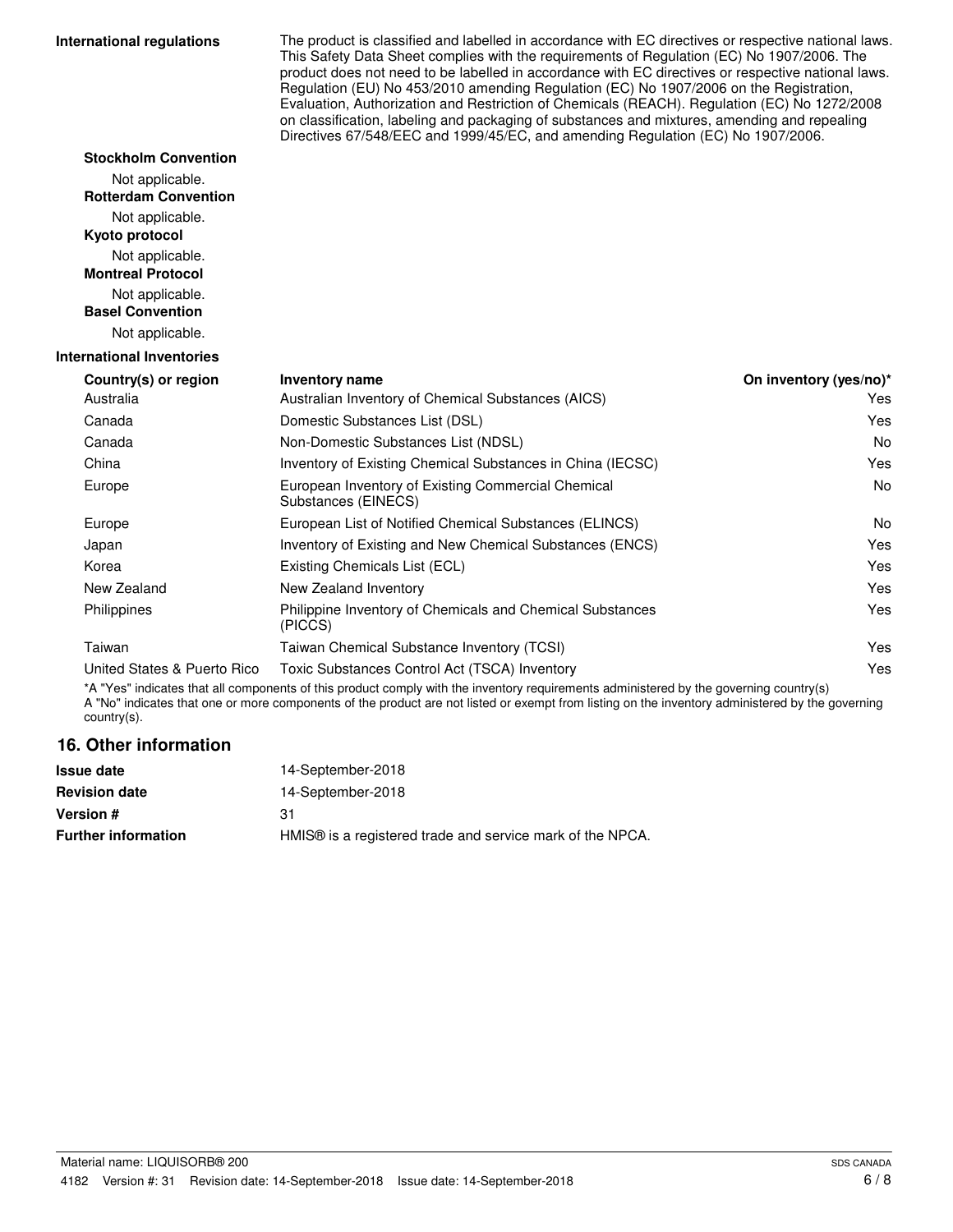#### ACGIH

ACGIH Documentation of the Threshold Limit Values and Biological Exposure Indices EPA: AQUIRE database HSDB® - Hazardous Substances Data Bank IARC Monographs. Overall Evaluation of Carcinogenicity National Toxicology Program (NTP) Report on Carcinogens NLM: Hazardous Substances Data Base US. IARC Monographs on Occupational Exposures to Chemical Agents Korea. Accidental Release Prevention Substances (Presidential Decree of Toxic Chemical Control Law, Executive Order No. 19203) Korea. Dangerous Substances Threshold Quantity (Presidential Decree of Dangerous Substances Safety Management Act No. 18406, Schedule 1) Korea. Harmful Substances Prohibited from Manufacturing (Presidential Decree on the Industrial Safety and Health Act (No. 13053), Article 29) Korea. Harmful Substances Requiring Permission for Manufacture or Use (Presidential Decree on the Industrial Safety and Health Act (No. 13053), Article 30) Korea. Non-Toxic Chemicals List (National Institute of Environment Research (NIER) Public Notice No. 1997-10, as amended) Korea. Observational Chemicals (Ministerial Decree of TCCL Article 6) Korea. OELs. Regulation for Permitted Concentration of Hazardous Substances (Ministry of Labor (MOL) Public Notice No. 1986-45, as amended) Korea. Prohibited Chemical Substances (TCCL Article 11) Korea. Regulated volatile organic compounds (VOCs) (MOE Notice No. 2001-36, March 8, 2001, as amended) Korea. Restricted Chemical Substances (TCCL Article 11) Korea. Toxic Chemical Control Law (TCCL), Existing Chemicals Inventory (KECI) Korea. Toxic Chemical Control Law (TCCL), pre-1997 List Korea. Toxic Chemicals (TCCL Article 10) Korea. Toxic Release Inventory (TRI) Chemicals (TCCL Article 14) Taiwan. Dangerous Materials (Rules on Hazard Communication of Dangerous Materials and Toxic Materials) Taiwan. Industrial Precursor Chemicals (Categories and Regulations Governing Inspection and Declaration of Industrial Precursor Chemicals, MOEA Decree No. 87, as amended) Taiwan. OELs. (Standards on Workplace Atmosphere of Dangerous and Hazardous Materials) Taiwan. Toxic Chemical Substances (TCS) (List of Toxic Chemical Substances announced by the Environmental Protection Administration) Taiwan. Toxic Materials (Rules on Hazard Communication of Dangerous Materials and Toxic Materials) Japan Society for Occupational Health, Recommendation of Occupational Exposure Limits Japan Chemical Industry Association (JCIA) GHS Guideline, June 2012 JIS Z 7252:2014 Classification of chemicals based on "Globally Harmonized System of Classification and Labelling of Chemicals (GHS)" JIS Z 7253:2012 Hazard communication of chemicals based on GHS – Labelling and Safety Data Sheet (SDS) GOST 30333-2007 Chemical production safety passport. General requirements. GOST 31340-2013 Labeling of chemicals. General requirements. GOST 32419-2013 Classification of chemical products. General requirements. GOST 32424-2013 Classification of chemicals for environmental hazards. General principles. GOST 12.1.007-76 Occupational safety standard system. Noxious substances. Classification and general safety requirements. GOST 12.1.044-89. Occupational safety standards system. Fire and explosion hazard of substances and materials. Nomenclature of substances and materials. Nomenclature of indices and methods of their determination. GOST 19433-88. Dangerous goods. Classification and marking. GOST 12.1.004-91. Occupational safety standards system. Fire safety. General requirements.